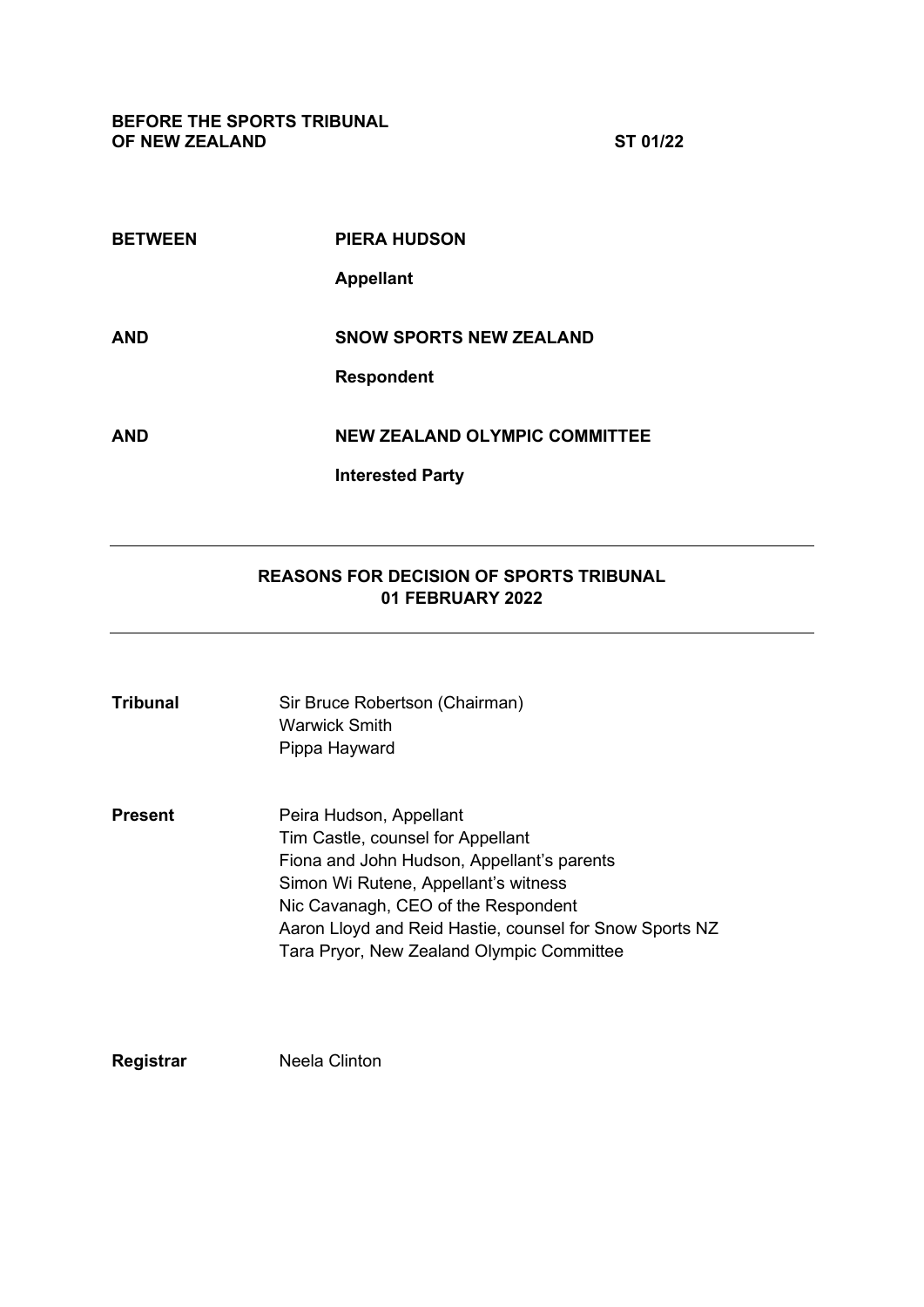- 1. Piera Hudson appealed against her non-nomination for the 2022 Beijing Winter Olympic Games due to commence in February 2022.
- 2. The Tribunal heard the appeal under urgency by teleconference on 28 January 2022. Due to the time constraints, the Tribunal issued its decision dismissing the appeal on 28 January and advised that the reasons would be provided as soon as possible. These are the Tribunal's reasons for its Decision on the basis of extensive written material and the submissions at the oral hearing.

## **Background**

- 3. Piera Hudson was advised by SSNZ on 12 January of its decision not to nominate her for selection. The appellant exercised her right to appeal and provided additional information in support of her nomination. Following the internal appeal process, SSNZ confirmed its position not to nominate her for the Games.
- 4. On 26 January an appeal for non-nomination was filed with the Tribunal, with a teleconference convened on 27 January at 4.30pm. Prior to the teleconference, there was ongoing dialogue between the parties and concern that any delays hearing the appeal may compromise the appellant's travel arrangements and event preparation if her appeal was successful.
- 5. The urgency to determine the appeal arose because the appellant, based in Europe, would have to travel to Beijing and comply with Covid-19 requirements to ensure she had sufficient preparation time as the course opened on 31 January, with her event scheduled on 7 February. Given these time constraints, the Tribunal undertook to determine the appeal the following morning at 9.00am on Friday 28 January.
- 6. Despite the limited time between the appeal being filed on Wednesday and the hearing on Friday a substantial amount of material was filed by the parties. The oral submissions were also very comprehensive. Information considered by the Tribunal included:
	- Statements filed by Piera Hudson, Simon Wi Rutene, Erika Harris, Dieter **Bartsch**
	- Various emails between the parties
	- **SSNZ Nomination Criteria**
	- Appellants racing results and additional supporting information
	- International Ski Federation Qualification System for Beijing 2022
- 7. The appellant who competes in alpine skiing slalom and giant slalom events argued that she should have been nominated because she had satisfied the criteria. She submitted that she was treated unfairly by selectors who lacked alpine expertise particularly when compared with other selected athletes, and their failure to consider her extenuating circumstances relating to covid disruption and injuries meant she was capable of a competitive performance at the Games.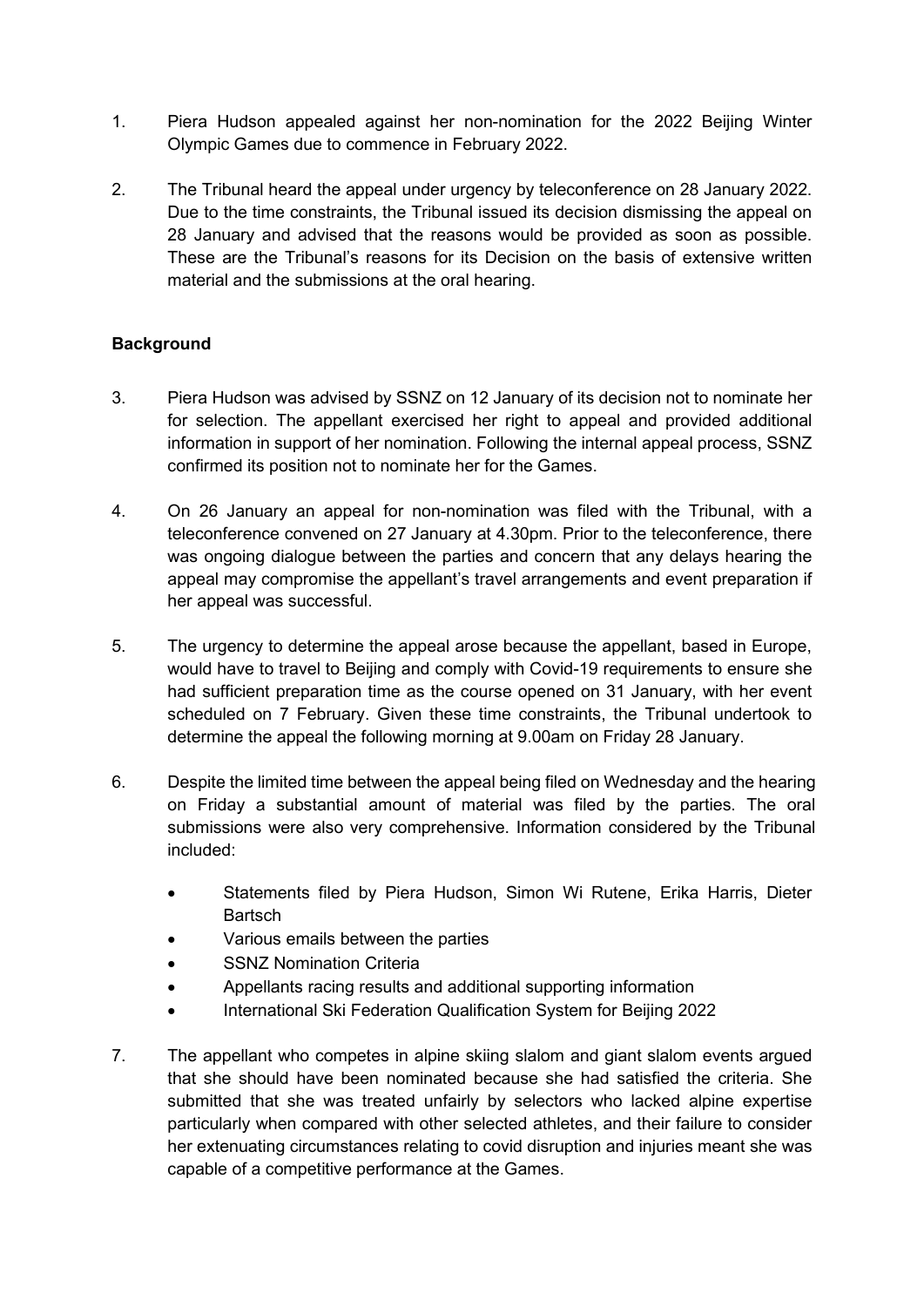8. SSNZ argued the appellant had failed to satisfy the requisite criteria and was therefore ineligible to be nominated. SSNZ referred to the nomination criteria outlined in its policy, which the selectors assessed against the appellant's results from key events during the qualifying period of 2020/22. Having assessed all the information provided by the appellant, SSNZ said it was unable to support the appellant's nomination because she had not demonstrated her capability to achieve a top 16 placing.

### **Nomination Criteria**

9. The core document at issue is Beijing 2022 Olympic Winter Games Nomination Criteria for Snow Sports Events. The relevant clauses state:

#### **Over-Riding Nomination Criteria and Specific Discipline Nomination Factors**

6.1 **Over-Riding Nomination Criteria**: In determining whether or not to nominate an Athlete (or team of Athletes) to a Snow Sports Event, the Selectors must be satisfied overall that the Athlete (or team of Athletes):

(a) has demonstrated they are capable of achieving a top 16 placing at the Games in the Snow Sports Event, with the potential to win an Olympic Diploma (top 8 placing); and

(b) has (or have) a track record of consistent performance improvement, which Snow Sports NZ believes is of sufficient quality and depth such that the Athlete or (team of Athletes) will be competitive at the Games and will perform creditably in the Snow Sports Event

6.2 **Specific Discipline Nomination Criteria:** In determining evidence whether or not the Athlete (or team of Athletes) satisfies the Over-Riding Nomination Criteria in clause 6.1 above, the Athlete (or team of Athletes) must achieve the following:

#### (a) **Specific Discipline Nomination Criteria for Alpine Skiing Events (Individual)**

i. be ranked in the World Top 40 in the Discipline they are seeking nomination, according to at least one of the Discipline FIS Points Lists at www.fis-ski.com published between 1 October 2021 and 16 January 2022; **and**

ii. have achieved a top 16 placing (in an Olympic Context) in the Alpine Skiing event they are seeking nomination, in at least two Key Events during the Qualification Period;

#### **Discussion**

10. The issues for consideration were whether SSNZ had correctly applied the criteria, acted reasonably and fairly in assessing the appellant's results and other relevant circumstances. In other words, was the selectors' decision not to nominate the appellant reasonable based on the information provided.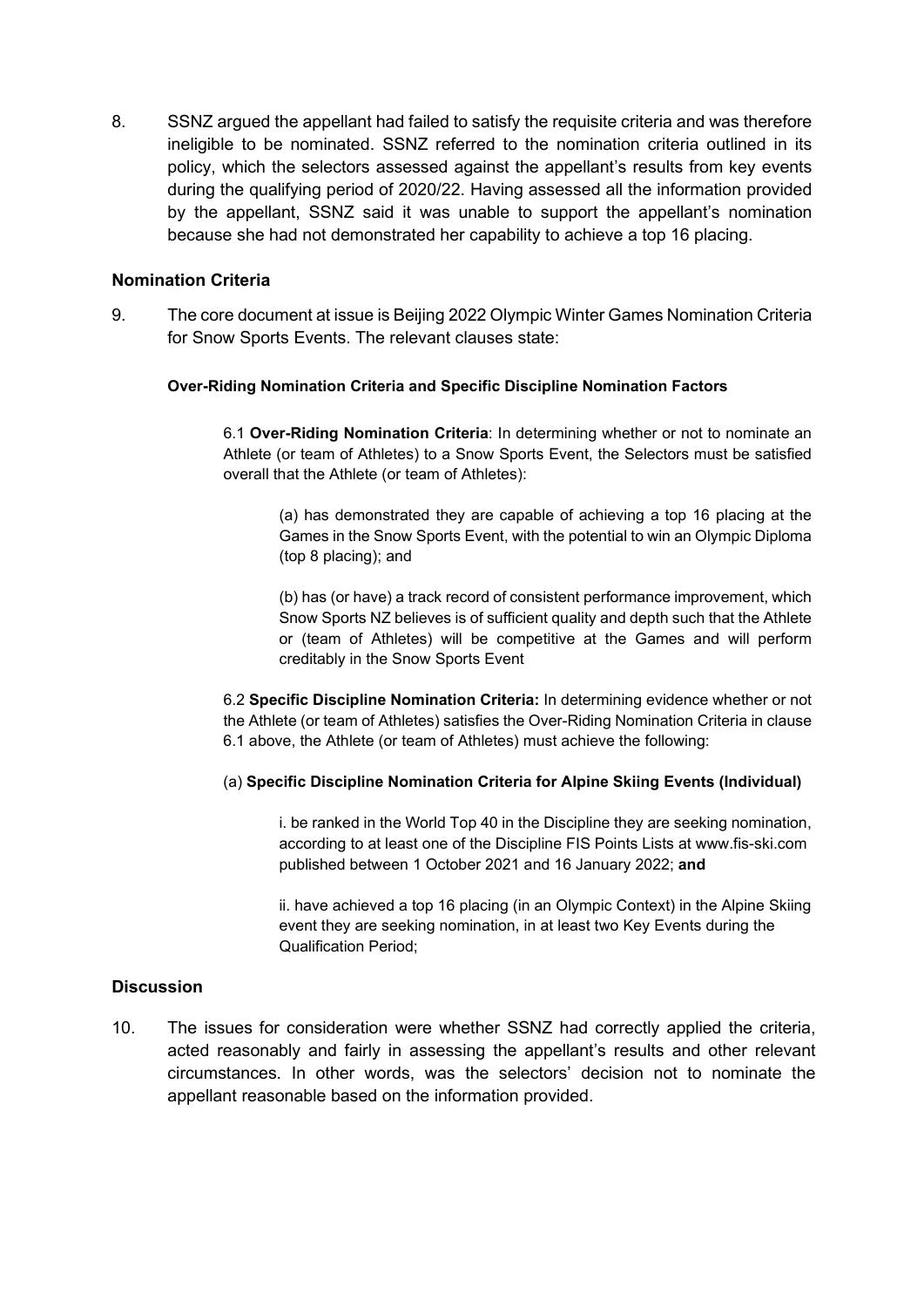- 11. Selectors determine if an athlete meets the overriding criteria in clause 6.1 by assessing specific criteria for alpine skiing events based on two factors in clause 6.2:
	- Is the athlete ranked in the World Top 40 of their event; **and**
	- Have they delivered two Top 16 performances in Key Events during the Qualification Period.
- 12. It was accepted that the appellant satisfied the first limb as she has a world ranking of 33<sup>rd</sup> in Giant Slalom but the focus became whether she satisfied the second limb which required two top 16 results at either a FIS World Ski Championships or FIS World Cup event.
- 13. As to whether the appellant had satisfied this second limb, issues were raised regarding her results such as 12<sup>th</sup> placing in 2021 Parallel Slalom FIS World Champs, and extenuating circumstances which if taken into account proved her performances were tracking upwards and she was top 16 capable. The appellant referred to selected athletes in different disciplines and their nomination criteria and her disadvantage in the application of the "Clean List". The appellant argued that the selectors' ability to review her performances and assess her results was compromised because the selectors didn't have the relevant alpine expertise. She felt disadvantaged by fellow athletes who had been selected by their coaches when they had comparable performances levels to her. The appellant said the selectors failed to fully canvass her performances or make enquiries regarding her extenuating circumstances. She said covid related disruptions, injuries and issues concerning lack of access and support for training which impacted her performances were not adequately taken into account by the selectors.
- 14. SSNZ said based on the appellant's results, she did not satisfy the criteria because she failed to achieve the requisite top 16 placing in two key events. Although it had considered the appellant's additional information regarding covid related challenges and injuries when the selectors reassessed her results and performances, they were not satisfied she met the criteria of being top 16 capable at the Games.
- 15. The appellant's results showed she had competed in 16 key events during the 2020/2022 qualification period but had either finished outside the top 30 or wasn't able to finish. The appellant was advised of the selectors' non-nomination decision on 16 January and following her advice that she wish to appeal, provided information in support of her nomination on 17 January. The Tribunal notes the discussion whether it could be considered "extenuating circumstances" under the policy or was in fact "new information". Nonetheless, the Tribunal accepts this additional material was considered by the selectors on 17 – 18 January when it reassessed her nomination. The selectors having reviewed this information in support of her nomination were not compelled to change their view that she satisfied the criteria, and the matter came before the Tribunal for determination.
- 16. At the hearing it was accepted the appellant's performances were consistent, but SSNZ said there was no basis to suggest they demonstrated an upward trajectory as submitted by the appellant to prove top 16 capability. There was no top 16 placing or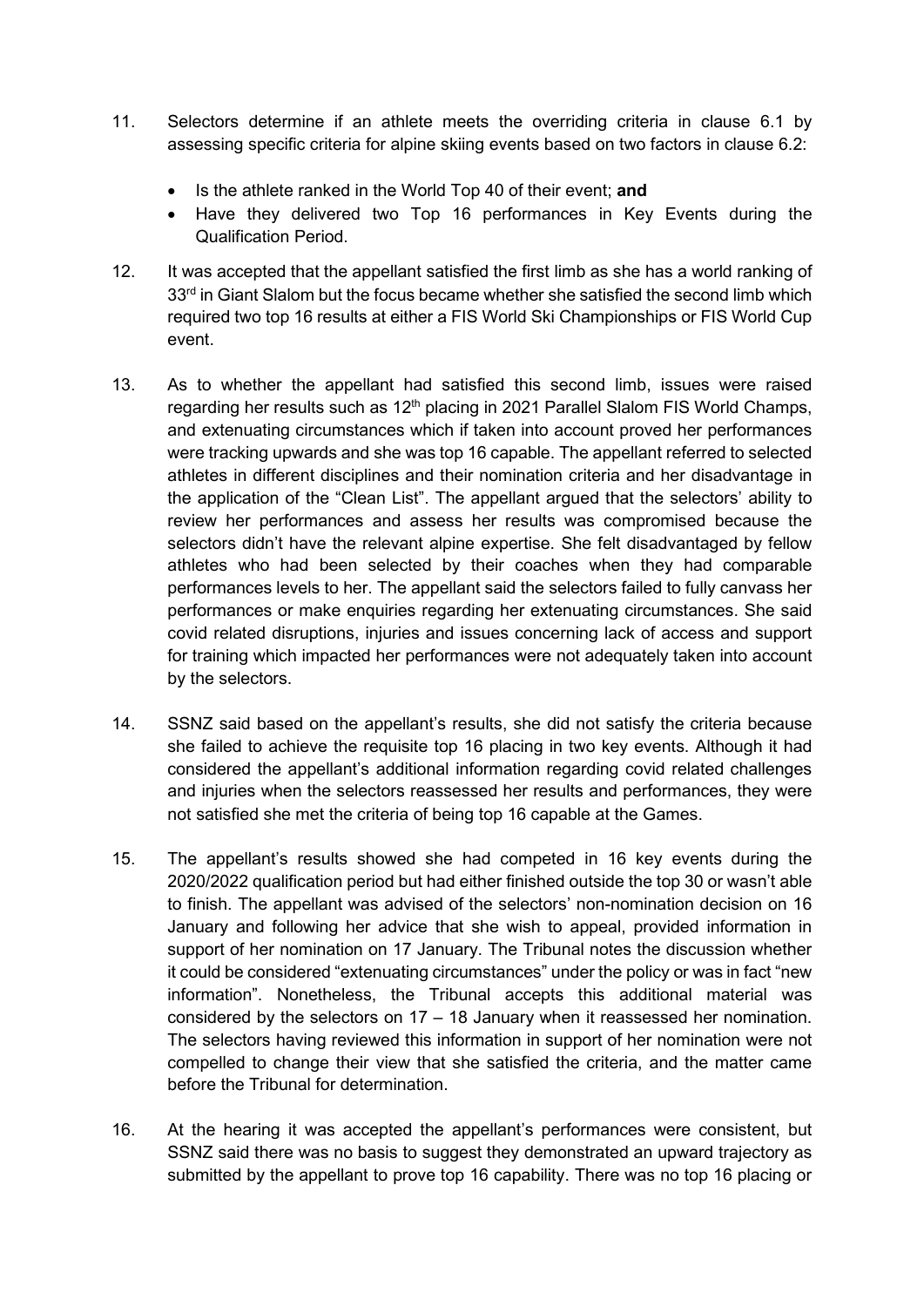even a top 30 performance in any of the 16 events attended during the qualifying period. The information relating to covid-related disruptions, impacts on training, and injuries which caused the appellant to miss other key events was reviewed by the selectors but did not demonstrate she could have achieved results at the top 16 level. The Tribunal is not satisfied the selectors were unreasonable in their assessment or there was any bias or unfairness in assessing the appellant's information.

- 17. The Tribunal notes the selectors were not persuaded by the appellant's evidence that her 12<sup>th</sup> placing at the 2021 Parallel Slalom FIS World Champs demonstrated her capability. Mr Wi Rutene argued that this was a comparative result for consideration because the field of competitors would be the same as giant slalom or slalom events. Nor were the selectors convinced by the appellant's recent World Cup result where she tied with 2018 Olympic bronze medalist or her results from Continental Cup and Far East Cups, events outside the "Key Event" detailed in the criteria. These results it was said demonstrated she could perform at the highest level and showed an upward trend in performances.
- 18. The Tribunal accepts that the selectors were not swayed by this comparative analysis given the criteria does not provide scope for subjective opinions of an athlete's potential capability but requires an objective assessment of the appellant's performance at the key alpine skiing events during the qualification period. The selectors were not required to consider other events outside key events or outside the qualifying period. The Tribunal accepts an objective assessment of the appellant's information by the selectors did not demonstrate that she was capable of top 16 placing.
- 19. The Tribunal notes the appellant's contention she is disadvantaged by SSNZ implementation of the "clean list" and she should have been nominated as athletes with comparable performances to her own had been selected. As advised these athletes were competing in different disciplines, subject to different criteria, under a differing governing body, and not SSNZ. The Tribunal accepts this was not a relevant consideration. The appellant also raised the point that as a number of athletes were not vaccinated and would not be able to attend the Games, she could place within top 30 competitors with a chance of a top 16 result. While the Tribunal acknowledges the context provided by the appellant and those advocating on her behalf, the Tribunal considers these factors were not relevant considerations in implementing the criteria.
- 20. The Tribunal is sympathetic to the appellant's position and notes her dedication to a sport that comes down to the finest of margins, where a mere hundredth of a second can be the difference of finishing in the top 30. It has no reason to doubt her contention and that of her witnesses in support that she is capable of success with the right conditions on any given day. However, the nomination criteria provides little subjective discretion in this regard and requires the athlete to demonstrate their ability by producing top 16 results at key events.
- 21. The Tribunal finds the criteria are clear and that the SSNZ selectors had not erred in their assessment or were unfair in reviewing the appellant's performances and results. While the Tribunal found the appellant submissions articulate and acknowledge her